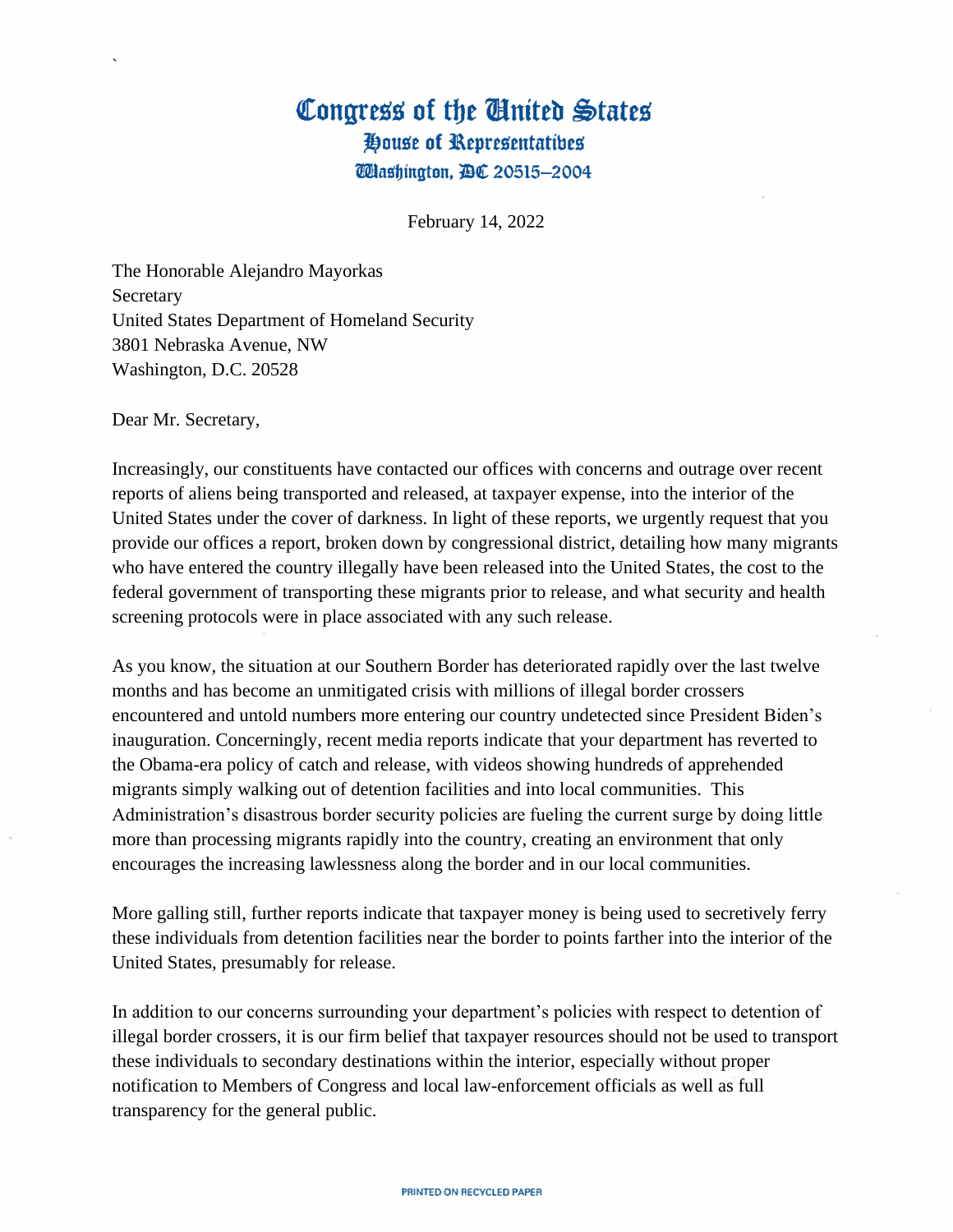With COVID-19 still spreading rapidly throughout the country now is certainly not the time to inundate our local communities with migrants who crossed the border illegally. Moreover, at a time when our fragile economy is recovering and Americans are struggling with the effects of record levels of inflation, the influx of illegal labor into our local communities poses the very real threat of suppressing the wages of local American and legal migrant workers. Nonetheless, it seems your department is intent on pursuing policies that will only exacerbate these issues.

As such, we respectfully request that you provide our offices with information detailing how many migrants that have entered the country illegally have been transported and released into the interior, the cost to the federal government of transporting these migrants prior to release and what, if any, health and security screening protocols have been applied to those migrants. We look forward to your prompt response.

Sincerely,

Fitcher M.D.

Andy Harris, M.D. Chuck Fleischmann

alver

Ken Calvert **Dan Newhouse** 

Harold Rogers John R. Carter Member of Congress Member of Congress

Oberles

Member of Congress Member of Congress

Member of Congress Member of Congress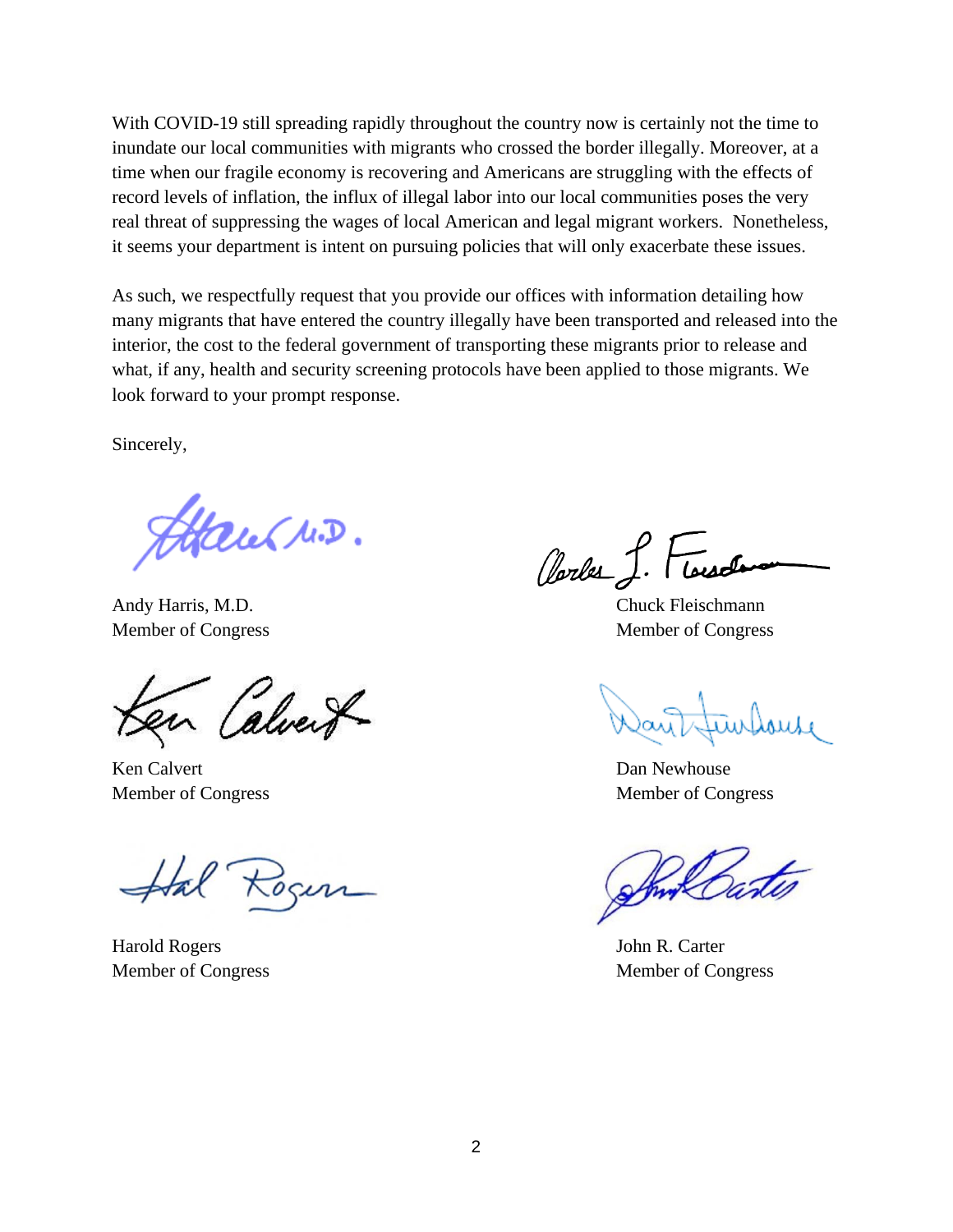John Moolenan

John Moolenaar Guy Reschenthaler

Tony Gonzales John H. Rutherford

ashley thiss

Ashley Hinson Steven M. Palazzo

 $\boldsymbol{\mathcal{I}}$ Ader

Robert B. Aderholt Ben Cline

Nous S. Amos

Mark Amodei David G. Valadao Member of Congress Member of Congress

 $\frac{1}{\sqrt{2}}$ 

Member of Congress Member of Congress

HO stre

Member of Congress Member of Congress

Member of Congress Member of Congress

Osen Cline

Member of Congress Member of Congress